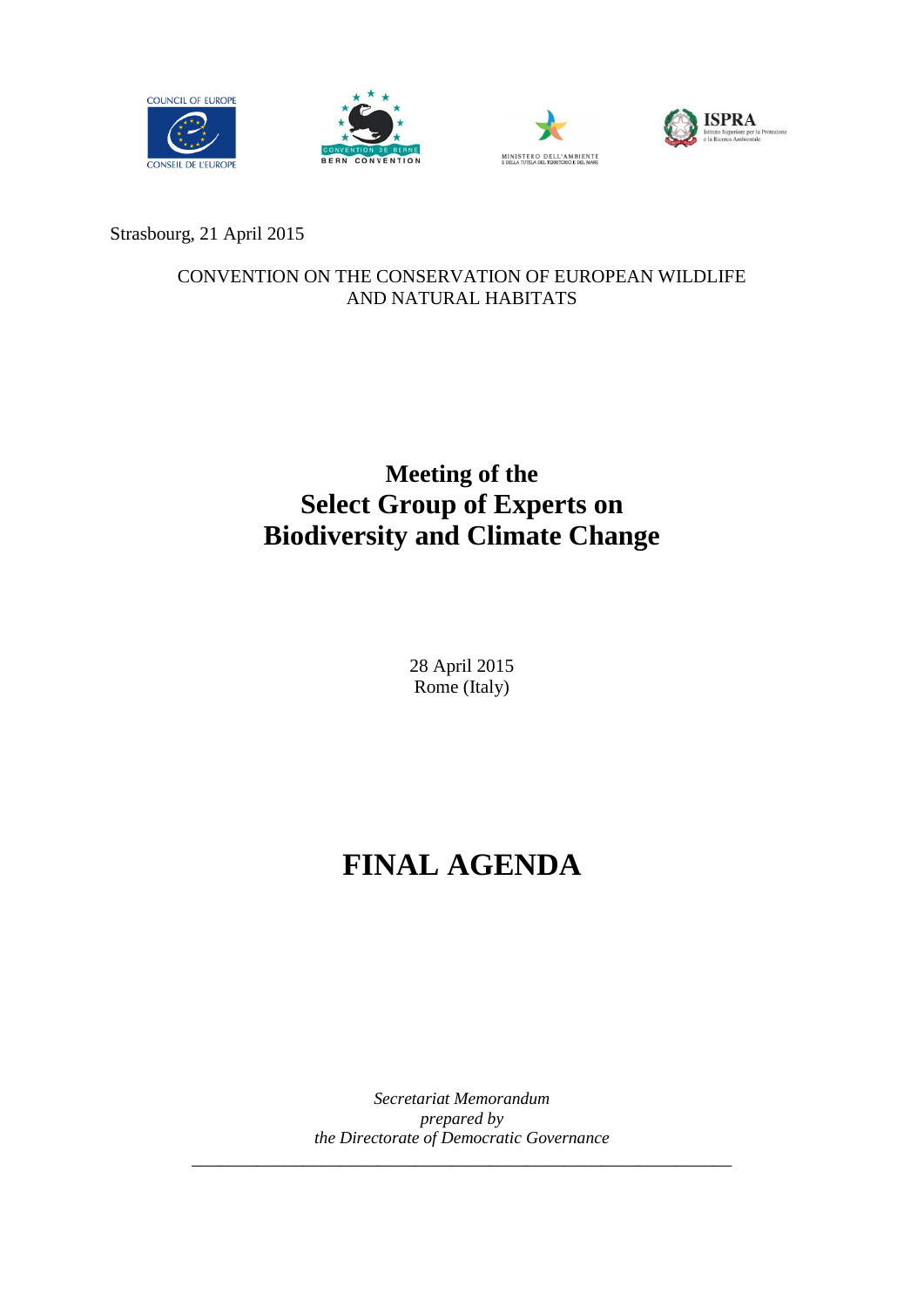

## **Bern Convention Select Group of Experts on Biodiversity and Climate Change**

Rome, Italy 28 April 2015

## **FINAL AGENDA**

 $\overline{\phantom{a}}$  , where  $\overline{\phantom{a}}$ 

**09H30 – 09H45**

#### **1. Opening of the meeting**

*Mr Lorenzo Ciccarese, Member of the Scientific Committee, ISPRA Ms Ivana d'Alessandro, Head of the Biodiversity Unit, Council of Europe*

#### **2. Adoption of the agenda**

#### **09H45 – 10H30**

**3. Keynote speech**

*Professor Brian Huntley*

*Discussion*

#### **10H30 – 11H15**

#### **4. Implementation of relevant Standing Committee Recommendations**

 **Addressing climate change and biodiversity at national level: the experience of Switzerland**

*Mr Gian-Reto WALTHER, Scientific Officer, Federal Office for the Environment FOEN*

 **Implementing a National Strategy for climate change: the Slovak Republic**

*Mr Libor Ulrych, State Nature Conservancy, Slovak Republic*

 **The consequences Climate Changes in Bosnia and Herzegovina** *Mirjana Milićev, PhD, University of Mostar Discussion*

**11H15 – 11H30 - COFFEE BREAK**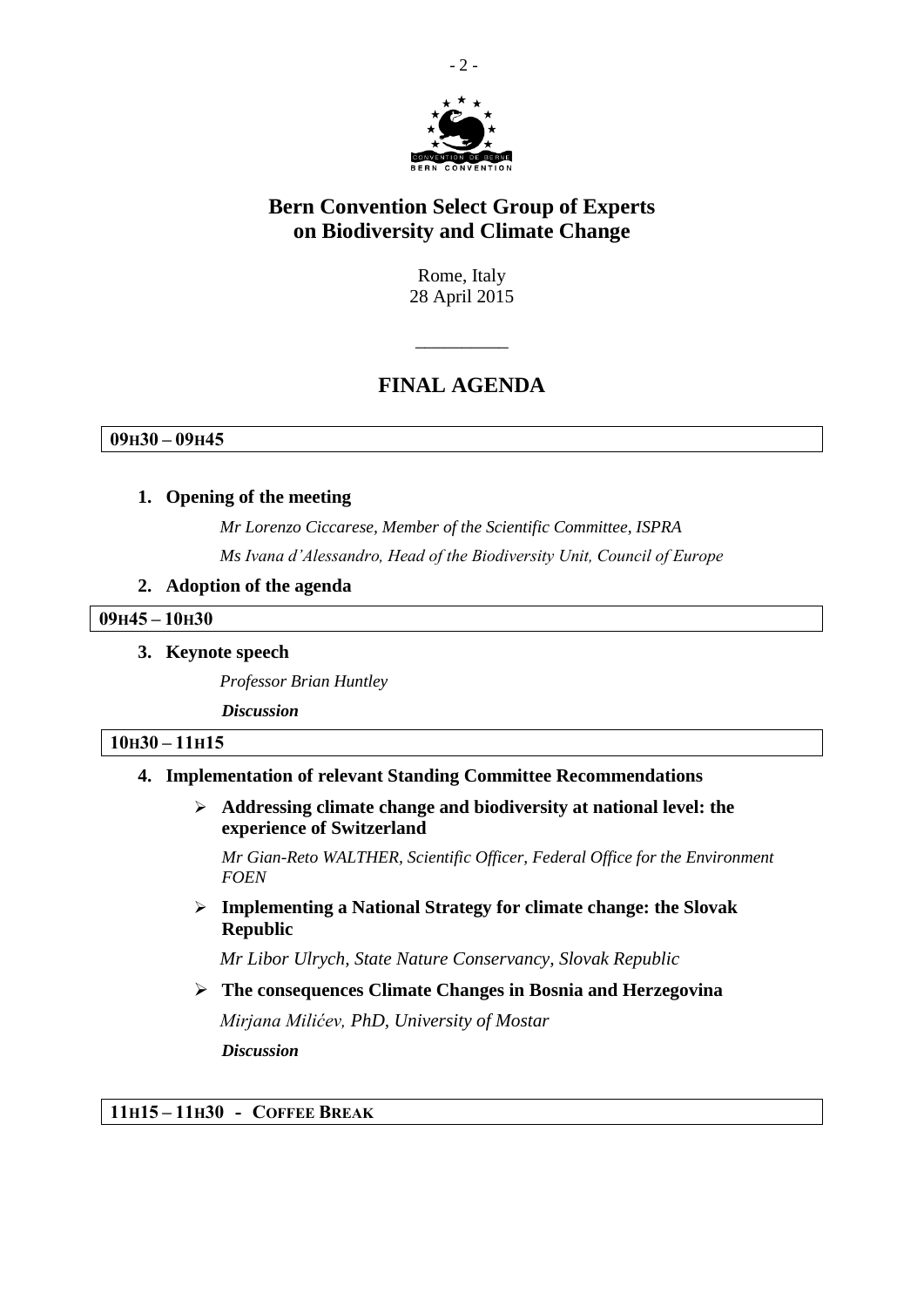#### **11H30 – 13H00**

- **5. Challenges and opportunities for future work**
	- **Ecosystem-based services and the transition to a greener economy**

*Prof Davide Pettenella, Università di Padova, Italy*

*Discussion*

 **The CMS Programme of Work on Climate Change and Migratory Species: role and opportunities for the Bern Convention**

*Mr Colin Galbraith, Councillor for Climate Change, CMS*

*Discussion*

 **The biodiversity-climate change link and opportunities for convergence in implementation of different policies**

*Ms Karin Zaunberger, Policy Officer, Directorate-General Environment, European Commission*

#### *Discussion*

 **Integration of climate change adaptation into the management of ecological networks: site and landscape response**

*Mr Simon Duffield (Natural England) and Olly Watts (RSPB)*

*Discussion*

#### **14H15 – 16H30**

#### **Climate Change: challenges in the Arctic**

*Ms Linda Dalen, Section for Climate Science and Adaptation, Climate Department, Norwegian Environment Agency*

*Discussion*

 **Impact of extreme weather events on local communities and possible response from the local level**

*Mr Piotr Tryjanowski, Poznan University of Life Sciences, Poland*

*Discussion*

 **Mammal species' resilience to climate change and tools for conservation priority setting**

*Prof Carlo Rondinini, Research Scientist at Sapienza University of Rome and Coordinator of IUCN Global Mammal Assessment program* 

*Discussion*

 **Migratory birds as indicators of environmental effects of climate change and tools for conservation priority setting**

*Mr Fernando Spina, Dirigente di Ricerca, Responsabile Area Avifauna Migratrice, ISPRA*

*Discussion*

 **Communicating efficiently on climate change challenges and opportunities** *Mr Olly Watts, RSPB*